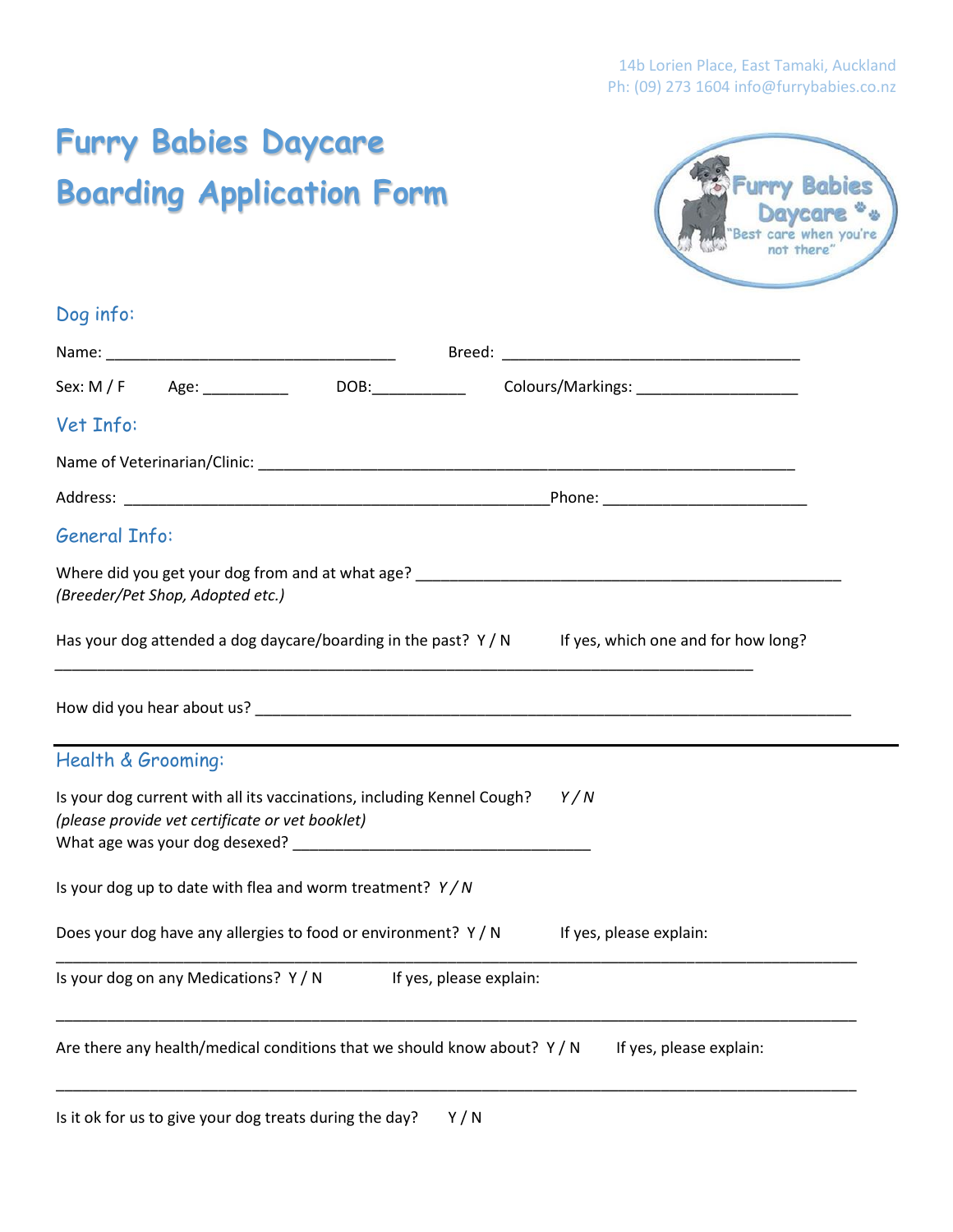### Behaviour:

Is your dog afraid or nervous about certain sounds/objects/people (i.e. children)/other dogs? Y / N If yes, please explain:

\_\_\_\_\_\_\_\_\_\_\_\_\_\_\_\_\_\_\_\_\_\_\_\_\_\_\_\_\_\_\_\_\_\_\_\_\_\_\_\_\_\_\_\_\_\_\_\_\_\_\_\_\_\_\_\_\_\_\_\_\_\_\_\_\_\_\_\_\_\_\_\_\_\_\_\_\_\_\_\_\_\_\_\_\_\_\_\_\_\_\_\_\_\_

| Has your dog ever displayed any form of aggression? I.e. Growling, biting, fighting etc. Y/N<br>If yes, please explain: |                       |                                                                                           |                         |                                                                                                     |                         |
|-------------------------------------------------------------------------------------------------------------------------|-----------------------|-------------------------------------------------------------------------------------------|-------------------------|-----------------------------------------------------------------------------------------------------|-------------------------|
|                                                                                                                         |                       | Has your dog every displayed signs of aggression around food or toys? (not sharing) $Y/N$ |                         |                                                                                                     | If yes, please explain: |
|                                                                                                                         |                       |                                                                                           |                         | Where does your dog sleep at home? (Outside, Crate, bedroom, on the bed etc.) _____________________ |                         |
|                                                                                                                         |                       | Does your dog have issues with any of the following (please circle):                      |                         |                                                                                                     |                         |
| Mouthiness                                                                                                              | <b>House Training</b> | <b>Barking</b>                                                                            | Jumping                 | Other - Please explain                                                                              |                         |
|                                                                                                                         |                       | How much socialisation/contact does your dog get with other dogs (please circle)?         |                         |                                                                                                     |                         |
| Hardly any                                                                                                              | Sometimes             | Regularly                                                                                 |                         |                                                                                                     |                         |
|                                                                                                                         |                       | Has your dog had any professional training? Y / N                                         | if yes, please explain: |                                                                                                     |                         |
|                                                                                                                         |                       | Does your dog know any of the following basic commands (please circle):                   |                         |                                                                                                     |                         |
| Sit<br>Stay                                                                                                             | Heel<br>Down Come     |                                                                                           |                         |                                                                                                     |                         |
|                                                                                                                         |                       | Can your dog be off lead and be recalled easily? Y / N                                    |                         |                                                                                                     |                         |
| Vet Records:                                                                                                            |                       |                                                                                           |                         |                                                                                                     |                         |

Please attach proof that your dog is up to date with all vaccinations including Lepto and Kennel Cough (Letter from your vet or copy of your Vet book)

## Personal details/Emergency Contact

|                                                                                                               | Name (First): 2008 - 2009 - 2010 - 2010 - 2010 - 2010 - 2010 - 2010 - 2010 - 2010 - 2010 - 2010 - 2010 - 2010 |                                   |  |
|---------------------------------------------------------------------------------------------------------------|---------------------------------------------------------------------------------------------------------------|-----------------------------------|--|
|                                                                                                               |                                                                                                               |                                   |  |
| Email Address: 2008. 2009. 2010. 2010. 2010. 2010. 2010. 2010. 2010. 2010. 2010. 2010. 2010. 2010. 2010. 2010 |                                                                                                               |                                   |  |
| Home ph.: ________________________                                                                            |                                                                                                               |                                   |  |
|                                                                                                               |                                                                                                               |                                   |  |
|                                                                                                               |                                                                                                               | Phone: __________________________ |  |